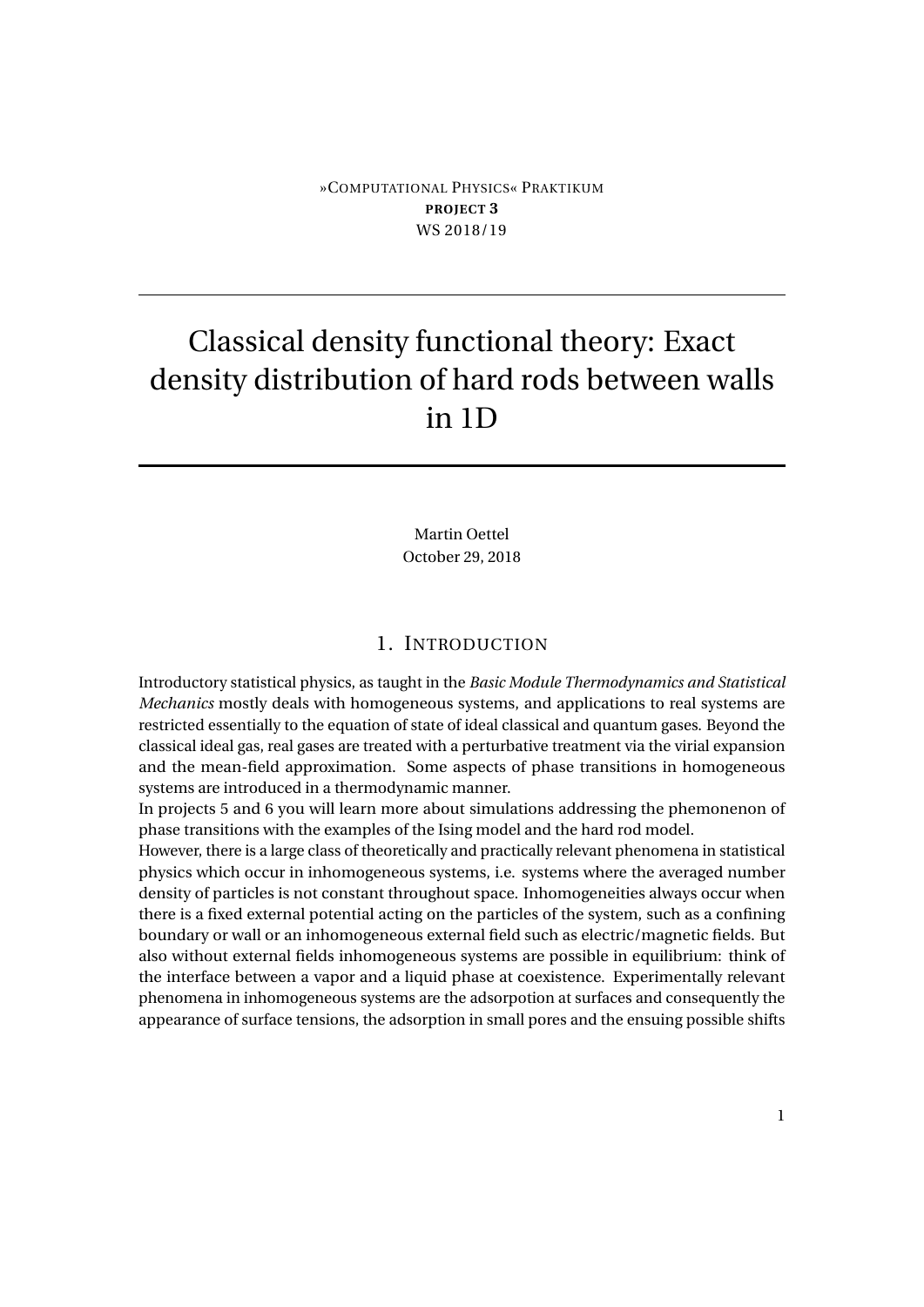of phase coexistence (capillary condensation), the appearance of wetting transitions at flat walls and many more.

For the description of the equilibrium state of inhomogeneous systems, the framework of Statistical Mechanics (as taught in the *Basic Module*) is fully applicable. In view of the technical difficulties which you encountered when applying the various ensembles to simple model systems you might wonder whether it is an impossible task to calculate e.g. an inhomogeneous number density profile  $\rho(\mathbf{r})$  for a given system (specified by a certain interatomic potential) in a given external field. Fortunately, there exists a theoretical approach which simplifies this taks: *Density Functional Theory (DFT)*. In short, DFT states that there exists a unique functional for the grand potential, depending on  $\rho(\mathbf{r})$ , which upon minimization gives the equilibrium value of the grand potential and the associated density profile is indeed the equilibrium profile. With this information at hand, all other properties can be calculated.

The drawback of DFT is that for most systems (i.e. most types of interatomic potential) this unique functional is only known approximately. For systems in one dimension (1D) with a nearest-neighbor interaction potential, the exact functional can be derived. In this project, you will treat such a 1D system (for simplicity defined on a lattice, i.e. on discrete points on a line) of rodlike particles which mutually interact with a hard potential. The equilibrium density profile near a hard wall will be numerically computed, as well as surface tensions and adsorptions. These can be compared to exact, analytical results. The numerics involves a simple form of techniques which appear in many classical DFT calculations: evaluation of free energy functionals with weighted densities and their functional derivatives, as well as the solution of nonlinear integral equations by iteration.

#### 1.1. REMINDER OF THE GRAND CANONICAL ENSEMBLE FOR HOMOGENEOUS SYSTEMS

DFT is formulated in the grand canonical ensemble (GCE) which we briefly review. The GCE assumes the existence of a huge reservoir in which the actual system (with fixed volume *V* ) is embedded. The reservoir and the system may freely exchange heat and particles. Therefore the control parameters, set by the reservoir and determining the equilibrium state of the system, are the chemical potential  $\mu$  and the temperature  $T$ . The associated thermodynamic potential of the GCE is the grand potential  $\Omega(\mu, V, T)$  depending on its natural variables  $\{\mu, V, T\}$ . Remember that the grand potential and the free energy  $F(N, V, T)$  of a homogeneous system are connected by a Legendre transformation

$$
\Omega(\mu, V, T) = F(N, V, T) - \mu N. \qquad (1.1)
$$

In the GCE, the grand potential follows from the grand partition function  $Z_{\text{gc}}$ 

$$
\Omega(\mu, V, T) = -kT \ln Z_{\text{gc}},\tag{1.2}
$$

where *k* is Boltzmann's constant. For a homogeneous system of isotropic (spherical) particles with coordinates  $\mathbf{r}_i$  and momenta  $\mathbf{p}_i$ , the grand partition function is defined by

$$
Z_{\rm gc}(\mu, V, T) = \sum_{N=0}^{\infty} \frac{1}{h^{dN} N!} \int d^d r_1 ... \int d^d r_N \int d^d p_1 ... \int d^d p_N \exp(-\beta H_N + \beta \mu N) (1.3)
$$
  
=: Tr<sub>cl</sub> exp(-\beta H<sub>N</sub> + \beta \mu N), (1.4)

2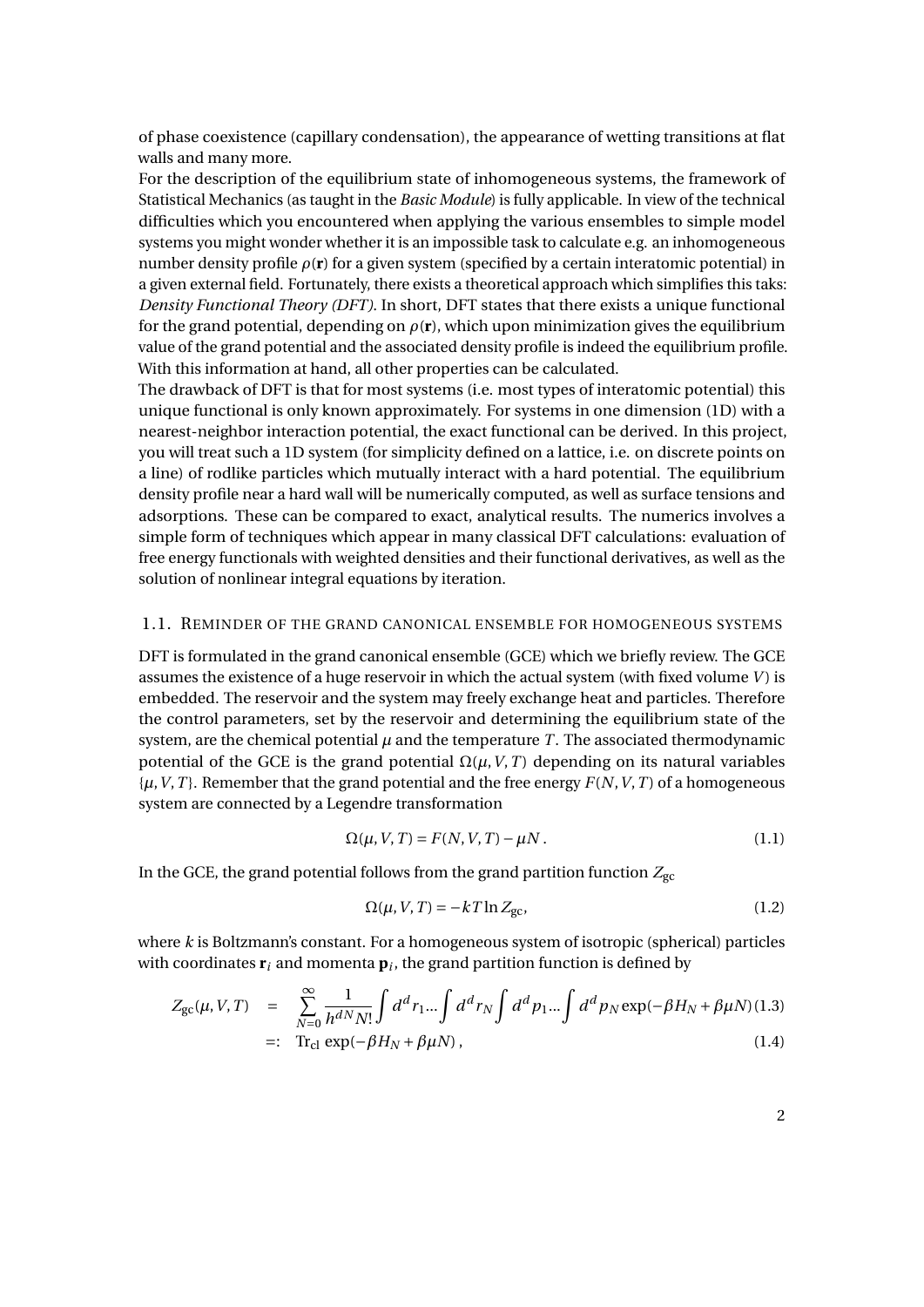where *d* is the dimension of the system and  $\beta = 1/(kT)$ . The symbol Tr<sub>cl</sub> signifies "classical trace" and abbreviates the sum over *N* and the position and momentum integrals. (In that way the expression for  $Z_{gc}$  is formally identical in classical and quantum systems.)  $H_N$  is the (classical) Hamiltonian which for *N* particles with mass *m* interacting with pair potentials *u*(**r**) reads

$$
H_N = K_N + U_N, \qquad (1.5)
$$

$$
= \sum_{i} \frac{\mathbf{p}_i^2}{2m} + \sum_{\substack{i,j\\i (1.6)
$$

Recall that in the expression for  $Z_{\rm gc}$  the integrals over momenta can be done straightforwardly with the result:

$$
Z_{\rm gc}(\mu, V, T) = \sum_{N=0}^{\infty} \frac{1}{\lambda^{dN} N!} \int d^d r_1 ... \int d^d r_N \exp(-\beta U_N + \beta \mu N), \qquad (1.7)
$$

$$
(1.8)
$$

where  $\lambda = h/$ 2*πmkT* is the thermal de Broglie wavelength (*h* is Planck's constant).

For an arbitrary pair potential *u*, further simplification is in general not possible. Thus, the actual problem of classical statistical mechanics lies in the position dependencies of the classical trace (the "configuration integral"). It is worth, however, to recall the calculable case of the ideal gas ( $u = U_N = 0$ ) for which we find:

$$
Z_{\text{gc},\text{id}}(\mu, V, T) = \sum_{N=0}^{\infty} \frac{1}{\lambda^{dN} N!} V^N \exp(\beta \mu N) \tag{1.9}
$$

$$
= \exp\left(\frac{V}{\lambda^d} \exp(\beta \mu)\right) \to \tag{1.10}
$$

$$
\Omega_{\rm id}(\mu, V, T) = -kT \frac{V}{\lambda^d} \exp(\beta \mu) \,. \tag{1.11}
$$

All thermodynamics is contained in  $\Omega_{\rm id}$ . Consider:

$$
-N = \frac{\partial \Omega_{\text{id}}}{\partial \mu} = -\frac{V}{\lambda^d} \exp(\beta \mu N) \to \tag{1.12}
$$

$$
\mu = \mu_{\rm id} = kT \ln \frac{N\lambda^d}{V} \tag{1.13}
$$

and

$$
p_{\rm id} = -\frac{\Omega}{V} = \frac{kT}{\lambda^d} \exp(\beta \mu) \tag{1.14}
$$

$$
= kT\frac{N}{V} = kT\rho , \qquad (1.15)
$$

where we used Eq. (1.13) and have recovered the ideal gas equation of state with  $\rho = N/V$ being the particle number density.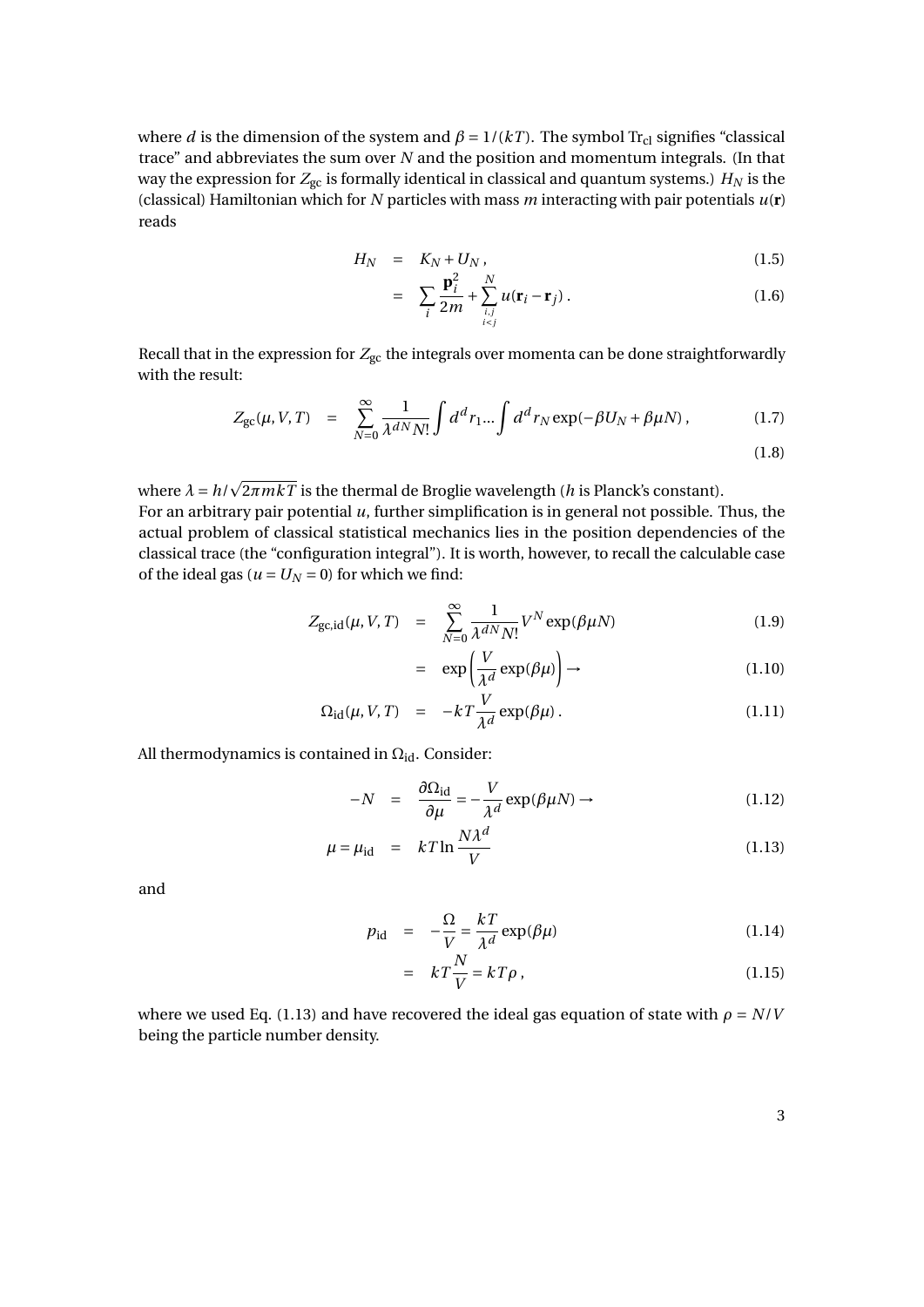#### 1.2. INHOMOGENEOUS SYSTEMS

For inhomogenous systems, there is only a slight change. The volume *V* as a natural variable does not make sense any more since the occupied volume of the system is governed by the external potential.  $Z_{gc}$  is defined as before

$$
Z_{\rm gc}(\mu, T) = \text{Tr}_{\rm cl} \exp(-\beta H_N + \beta \mu N) \tag{1.16}
$$

but the classical Hamiltonian has an additional piece due to the external potential

$$
H_N = K_N + U_N + V_N, \qquad (1.17)
$$

$$
V_N = \sum_i V^{\text{ext}}(\mathbf{r}_i). \tag{1.18}
$$

The external contribution is simply the sum over contributions from a space–dependent external potential  $V^{\text{ext}}(\mathbf{r})$  acting on each particle individually (one calls this a *one body potential*). As discussed, this external potential makes the density distribution inhomgeneous. An inhomogenous density profile *ρ*(**r**) can be expressed as a grand canonical average of a density operator *ρ*ˆ

$$
\rho(\mathbf{r}) = \langle \hat{\rho}(\mathbf{r}) \rangle \tag{1.19}
$$

with

$$
\hat{\rho}(\mathbf{r}) = \sum_{i=1}^{N} \delta(\mathbf{r} - \mathbf{r}_i) .
$$
\n(1.20)

The meaning is clear: the operator is only nonzero when any of the particles is at position **r**. The average over positions and momenta is defined via

$$
\langle \ldots \rangle := \frac{1}{Z_{\rm gc}} \text{Tr}_{\rm cl} \exp(-\beta H_N + \beta \mu N) \ldots = \text{Tr}_{\rm cl} f_0 \ldots \tag{1.21}
$$

which defines the grand canonical equilibrium phase space density  $f_0 = \frac{1}{Z}$  $\frac{1}{Z_{\rm gc}}$  exp(−*βH<sub>N</sub>* + *β* $\mu$ *N*). It is normalized, i.e.  $Tr_{cl} f_0 = 1$ . Note that this definition of a density profile is consistent with a modification of the the thermodynamic identity (1.12):

$$
-N = \frac{\partial \Omega}{\partial \mu} \quad \rightarrow \quad -\rho(\mathbf{r}) = \frac{\delta \Omega}{\delta(\mu - V^{\text{ext}}(\mathbf{r}))}
$$
(1.22)

which links the density profile  $\rho(\mathbf{r})$  to a functional derivative of  $\Omega$ .

It is again instructive to solve the case of an ideal gas in an external potential. Quite analogous to the derivation of Eq. (1.11) we find

$$
Z_{\rm gc, id}(\mu, T) = \sum_{N=0}^{\infty} \frac{1}{\lambda^{dN} N!} \left( \int d^d r \exp(\beta(\mu - V^{\rm ext}(\mathbf{r})) \right)^N \tag{1.23}
$$

$$
= \exp\left(\frac{1}{\lambda^d} \int d^d r \exp(\beta(\mu - V^{\text{ext}}(\mathbf{r}))\right) \to \tag{1.24}
$$

$$
\Omega_{\rm id}(\mu, T) = -kT \frac{1}{\lambda^d} \int d^d r \exp(\beta(\mu - V^{\rm ext}(\mathbf{r})). \tag{1.25}
$$

4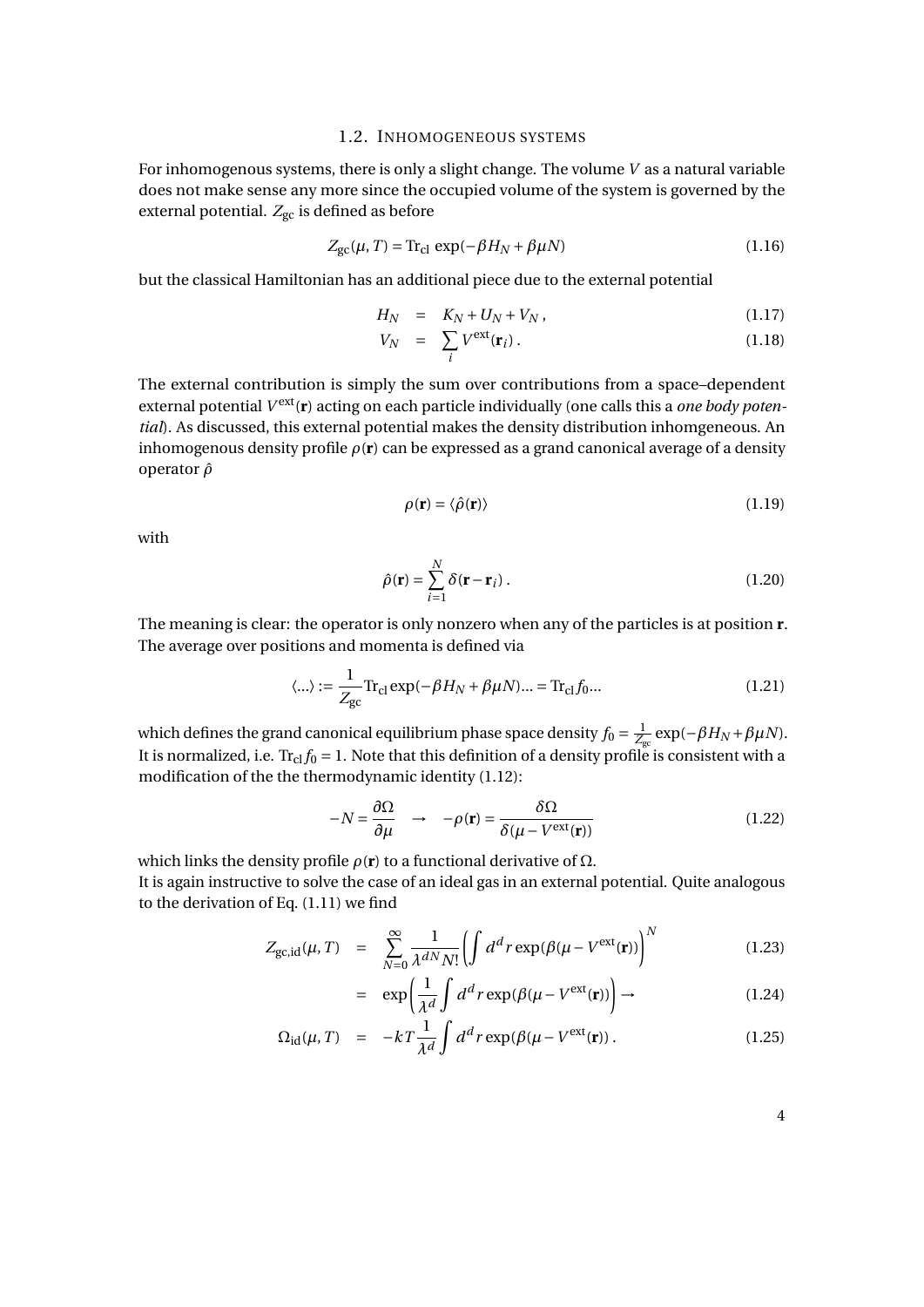Then the density profile becomes

$$
\rho(\mathbf{r}) = -\frac{\delta \Omega_{\text{id}}}{\delta(\mu - V^{\text{ext}}(\mathbf{r}))} = \frac{1}{\lambda^d} \exp(\beta(\mu - V^{\text{ext}}(\mathbf{r}))\,. \tag{1.26}
$$

We can get rid of the chemical potential  $\mu$  if we assume that at some reference point in the system (where  $V^{\text{ext}} = 0$ ) the density is give by  $\rho_0$ . Then according to Eq. (1.13) we have  $\exp(\beta \mu) = \rho_0 \lambda^d$  and thus

$$
\rho(\mathbf{r}) = \rho_0 \exp(-\beta V^{\text{ext}}(\mathbf{r})). \tag{1.27}
$$

This is the barometric law!

The connection between free energy and grand potential via the Legendre transformation (1.1) can also be generalized:

$$
\mathscr{F}[\rho(\mathbf{r}),T] = \Omega(\mu, T) + \int d^d \mathbf{r}(\mu - V^{\text{ext}}(\mathbf{r})) \rho(\mathbf{r})
$$
\n(1.28)

$$
= -kT \frac{1}{\lambda^d} \int d^d r \exp(\beta(\mu - V^{\text{ext}}(\mathbf{r})) + \int d^d \mathbf{r} (\mu - V^{\text{ext}}(\mathbf{r})) \rho(\mathbf{r}) \qquad (1.29)
$$

The proper conjugate variable to  $\mu$  is not *N* anymore but the density profile  $\rho(\mathbf{r})$ . Therefore, the free energy is a *functional* rather than a function, and we empahsize this by using a special font. From Eq. (1.26) we have  $\mu - V^{\text{ext}}(\mathbf{r}) = kT \ln[\rho(\mathbf{r}) \lambda^d]$  and therefore

$$
\mathscr{F}_{\mathrm{id}}[\rho(\mathbf{r}),T] = kT \int d^d r \rho(\mathbf{r}) \Big( \ln[\rho(\mathbf{r}) \lambda^d] - 1 \Big). \tag{1.30}
$$

This is the ideal gas free energy functional. Note that it is independent of the external potential (that is the purpose of the Legendre transform!) and thus it is an *intrinsic* property of the system.

#### 1.3. DENSITY FUNCTIONAL THEORY (DFT)

Consider a particular system, characterized by its specific pair potential. For a certain external potential, the equilibrium phase space density is given by  $f_0$  (see Eq. (1.21). The formulation of DFT rests on the following lemma and two theorems:

## **Lemma:** *Minimum property for* Ω*:*

We introduce a functional  $\Omega[f]$  where *f* is an arbitrary phase space density:

$$
\Omega[f] = \text{Tr}_{\text{cl}} f (H_N - \mu N + kT \ln f). \tag{1.31}
$$

Note that for  $f = f_0 = \frac{1}{z_0}$  $\frac{1}{Z_{gc}}$  exp(−*βH<sub>N</sub>* + *βμN*), Ω[*f*] becomes the equilibrium grand potential  $\Omega_0$  of the system:

$$
\Omega[f_0] = \text{Tr}_{\text{cl}} f_0 \left( -k \, T \ln Z_{\text{gc}} \right) = -k \, T \ln Z_{\text{gc}} \tag{1.32}
$$

$$
= \Omega_0. \tag{1.33}
$$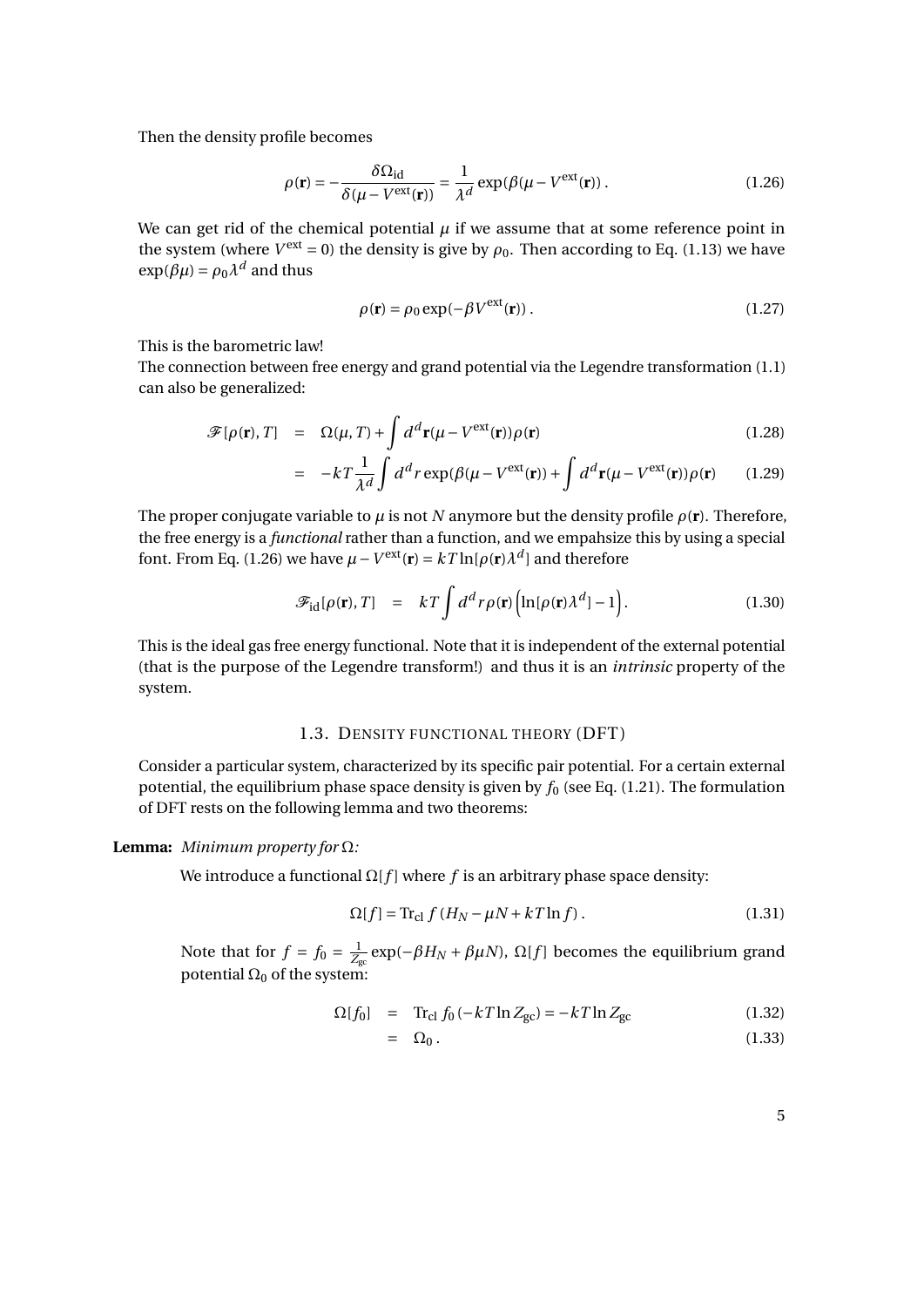Then:

$$
\Omega[f] \ge \Omega_0 \,,\tag{1.34}
$$

i.e. in equilibrium the grand potential is minimized.

We expect this to hold since it is nothing but the maximum entropy principle, applied to the GCE.

## **Theorem 1:** *Uniqueness of*  $\mathcal{F}[\rho]$ *:*

For a particular fluid,  $\mathcal{F}[\rho]$  is a unique functional of the equilibrium density profile.

#### **Theorem 2:** *Grand potential functional of the density*  $\Omega[n]$ :

Let  $n(r)$  be some average of the microscopic density associated with a nonequilibrium phase space probability *fn*. Then the generalized grand potential functional introduced in the Lemma is

$$
\Omega[f_n] \equiv \Omega[n] = \mathcal{F}[n] + \int d\mathbf{r} \, n(\mathbf{r}) \, V^{\text{ext}}(\mathbf{r}) - \mu \int d\mathbf{r} \, n(\mathbf{r}) \tag{1.35}
$$

and acquires its minimum at equilibrium,  $n = \rho$ , with  $\Omega[\rho] = \Omega_0$ .

The proof of the lemma and the two theorems can be found in Appendix A. Further details can be found in the lecture notes by Roland Roth [1], Sec. 1–2.

Traditionally, the yet unknown but unique free energy functional is decomposed as

$$
\mathcal{F}[\rho] = \mathcal{F}_{\text{id}}[\rho] + \mathcal{F}_{\text{ex}}[\rho] \tag{1.36}
$$

where the ideal gas part

$$
\mathscr{F}_{\text{id}}[\rho] = kT \int d^d r \rho(\mathbf{r}) \left( \ln[\rho(\mathbf{r}) \lambda^d] - 1 \right). \tag{1.37}
$$

was computed in the previous section. The second part is called excess part (meaning "excess over ideal") and this part is in general unknown and theoretical insights are needed to determine or to approximate it.

Using this decomposition, we can use **theorem 2** to write down an equation for the equilibrium density profile *ρ*(**r**):

$$
\frac{\delta\Omega}{\delta n(\mathbf{r})}\bigg|_{n(\mathbf{r})=\rho(\mathbf{r})} = \frac{\delta\mathcal{F}}{\delta n(\mathbf{r})}\bigg|_{n(\mathbf{r})=\rho(\mathbf{r})} + V^{\text{ext}}(\mathbf{r}) - \mu \tag{1.38}
$$

$$
= \frac{\delta \mathcal{F}_{\text{id}}}{\delta n(\mathbf{r})}\bigg|_{n(\mathbf{r})=\rho(\mathbf{r})} + \frac{\delta \mathcal{F}_{\text{ex}}}{\delta n(\mathbf{r})}\bigg|_{n(\mathbf{r})=\rho(\mathbf{r})} + V^{\text{ext}}(\mathbf{r}) - \mu_{\text{id}} - \mu_{\text{ex}} \qquad (1.39)
$$

$$
= 0. \t(1.40)
$$

Here we split the chemical potential  $\mu$  in an ideal gas part and in an excess part as well. Using  $\mu_{\rm id} = kT \ln[\rho_0 \lambda^d]$  (from Eq. (1.13),  $\rho_0$  is a reference density where  $V^{\rm ext}$  = 0 and the density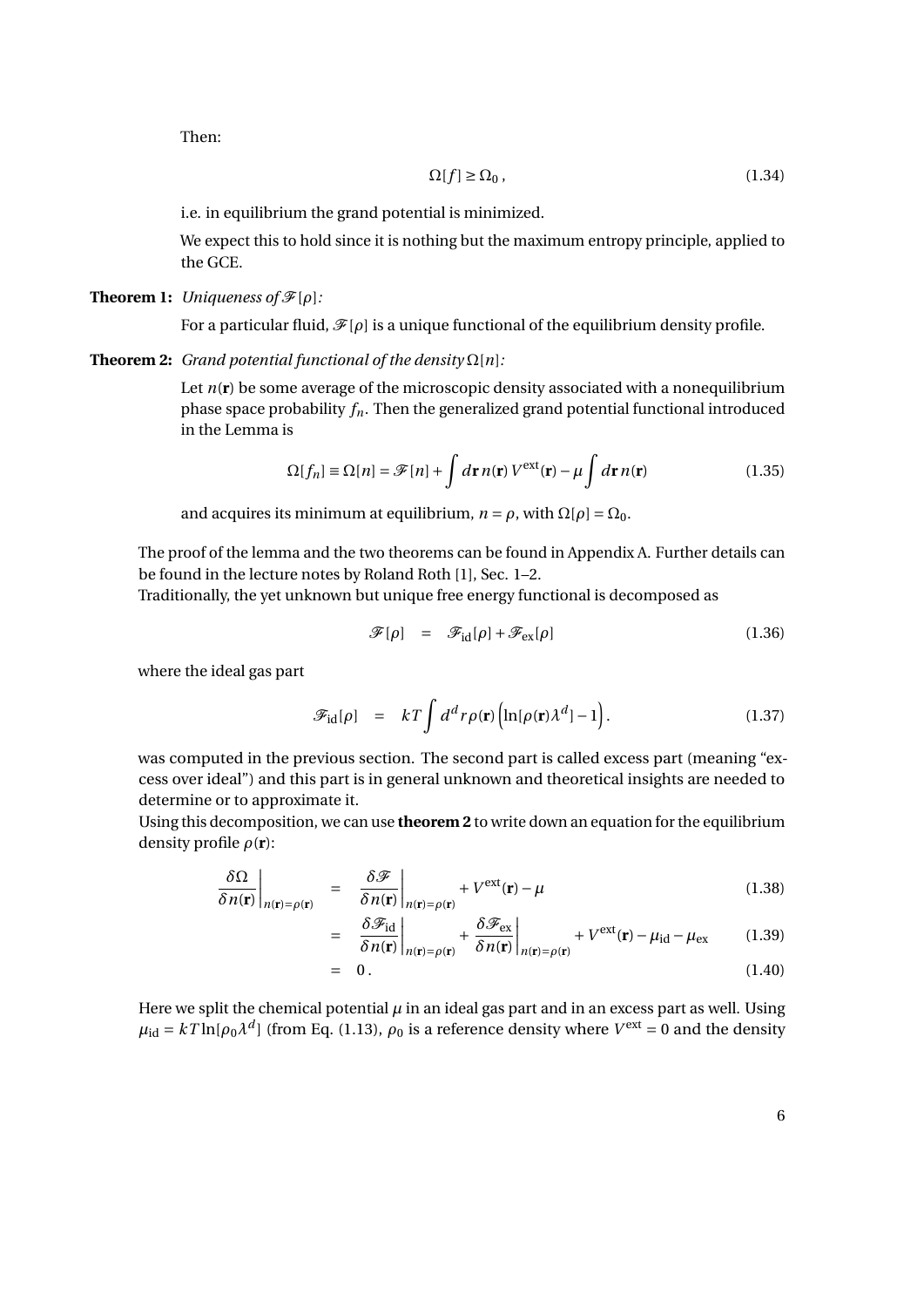profile is locally flat) and the functional derivative of  $\mathscr{F}_{\text{id}}$  we find

$$
kT\ln[\rho(\mathbf{r})\lambda^{d}] + \frac{\delta\mathcal{F}_{\text{ex}}}{\delta n(\mathbf{r})}\bigg|_{n(\mathbf{r})=\rho(\mathbf{r})} + V^{\text{ext}}(\mathbf{r}) - kT\ln[\rho_0\lambda^{d}] - \mu_{\text{ex}} = 0 \qquad \rightarrow \tag{1.41}
$$

$$
\rho(\mathbf{r}) = \rho_0 \exp\left(-\beta V^{\text{ext}}(\mathbf{r}) + \beta \mu_{\text{ex}} - \beta \frac{\delta \mathcal{F}_{\text{ex}}}{\delta n(\mathbf{r})}\bigg|_{n(\mathbf{r}) = \rho(\mathbf{r})}\right) \tag{1.42}
$$

This is an implicit, highly nonlinear equation for  $\rho(\mathbf{r})$ . There is no dependence on the thermal de Broglie wavelength  $\lambda$  anymore, owing to the introduction of the reference density  $\rho_0$ .

## 2. HARD RODS IN 1D ON A LATTICE

Investigating lattice models has often helped in formulating general concepts in statistical physics, if not initiating them. Additionally, lattice models often take up the role of a simplified version of a continuum model of interest, in the hope they retain the basic physics, e.g. the type of phase transition. One of the most popular examples is the lattice gas model (equivalent to the Ising model) to explore the phase transitions (see project 5).



Figure 2.1: Lattice model for hard rods in 1D.

Here we consider a 1D lattice, formed by discrete points on a line. On this lattice, a hard rod of length *L* covers *L* consecutive points and configurations of hard rods which overlap are forbidden (see Fig. 2.1 for an example with  $L = 3$ ). We define densities  $\rho_s$  as number of particles per lattice point *s*. We adopt the following convention: For a rod with left–most point fixed at *s*, the density is  $\rho_s = 1$ , otherwise zero. Since the densities are ensemble–averaged quantities, they can take continuous values but with the obvious constraint  $\rho_s \in [0,1]$ . (We are in the GCE: the system is connected to a reservoir with chemical potential  $\mu$  and may freely exchange particles with it. Therefore the occupation of a lattice point *s* by a rod may change and what we record in *ρ<sup>s</sup>* is an average occupation.) Since a rod covers *L* consecutive points, it makes sense to define a local packing fraction by

$$
n_s^{(1)} = \sum_{s'=s-L+1}^{s} \rho_{s'}.
$$
\n(2.1)

It sums the densities over *L* −1 preceding points to *s* and *s* itself. Rods which sit at these points also cover *s*. Therefore, we have the same constraint as for the densities,  $n_s^{(1)} \in [0,1]$ . The local packing fraction is an example of a *weighted density* which is formed of the density profile convoluted with a weight function. Such weighted densities are very important in classical DFT.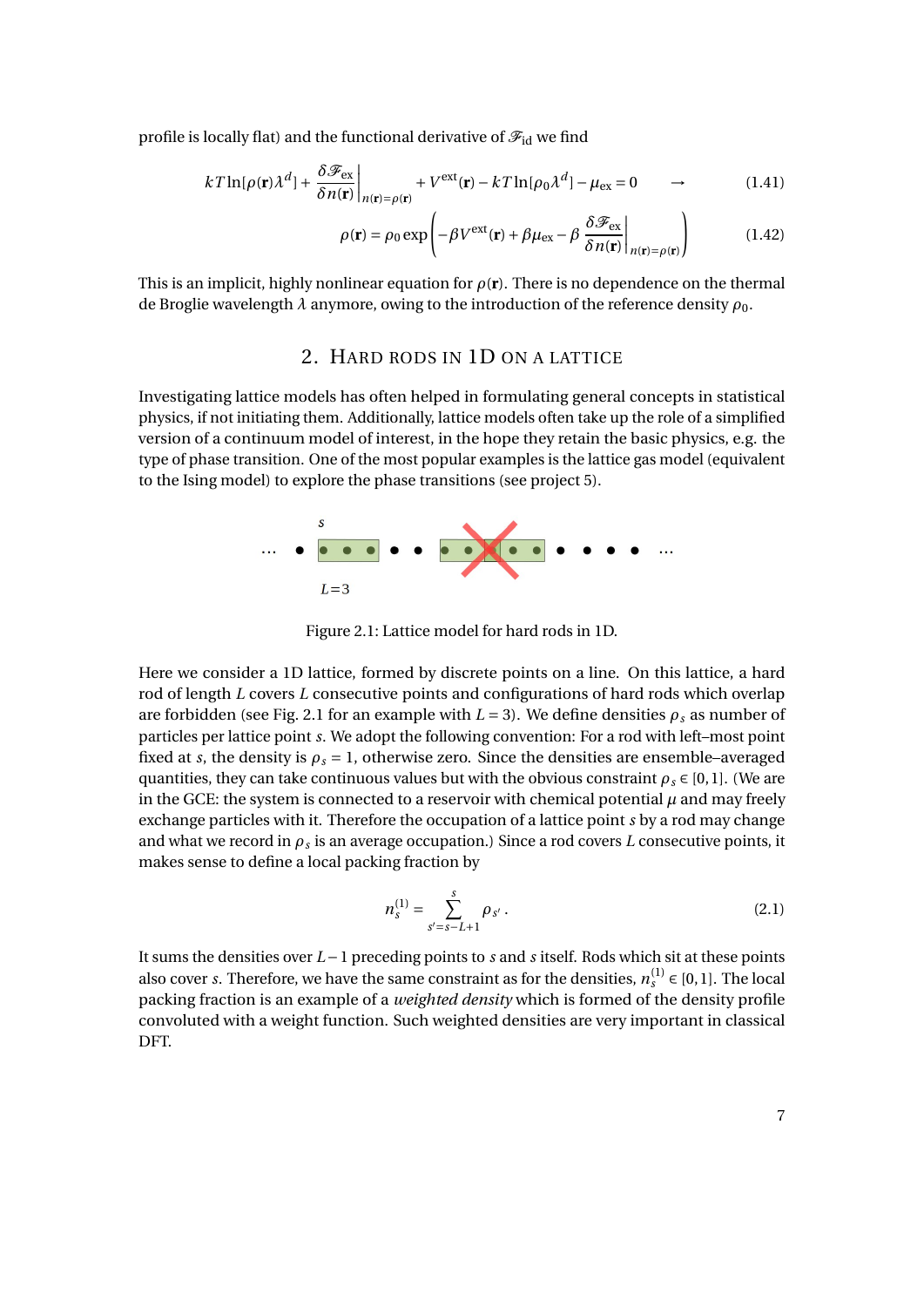Without proof, we state that the free energy functional for this system is given by

$$
\mathcal{F}[\rho] = \mathcal{F}_{\text{id}}[\rho] + \mathcal{F}_{\text{ex}}[\rho] \quad \text{with} \tag{2.2}
$$

$$
\beta \mathscr{F}^{\mathrm{id}}[\rho] = \sum_{s} \rho_s (\ln \rho_s - 1) , \qquad (2.3)
$$

$$
\beta \mathcal{F}^{\text{ex}}[\rho] = \sum_{s} \left( \Phi^{\text{OD}}(n_s^{(1)}) - \Phi^{\text{OD}}(n_s^{(0)}) \right), \qquad (2.4)
$$

$$
\Phi^{0D}(\eta) = \eta + (1 - \eta) \ln(1 - \eta) , \qquad (2.5)
$$

$$
n_s^{(0)} = \sum_{s'=s-L+1}^{s-1} \rho_{s'}.
$$
 (2.6)

and consequently the grand potential functional is

$$
\Omega[\rho] = \mathcal{F}[\rho] + \sum_{s} (V_s^{\text{ext}} - \mu) \rho_s. \tag{2.7}
$$

(2.8)

A very essential property of this functional is the so-called *0D limit*: When you restrict the system to a cavity of length *S* such that only one particle fits in (i.e. *S* = *L*..2*L* − 1), then the excess free energy of such a cavity times  $\beta$  is  $\Phi^{0D}(\eta)$  where  $\eta$  is the average occupancy (packing fraction) in the cavity. In 1D, the requirement of the correct *0D limit* is enough to arrive at the exact functional, in higher dimensions it leads to very good approximations. The derivation of the functional can be found in [2] (excerpt of a talk by M. Oettel).

## 2.1. COMPUTATIONAL PROBLEM: DENSITY PROFILE BETWEEN HARD WALLS

We will numerically compute the density profile and the surface tension of 1D hard rods of length *L* at a hard wall. The computation will be done on a grid with  $M \gg L$  points in a slit geometry with *two* hard walls. The setup is depicted in Fig. 2.2.

*Notation:* Tasks to be performed are in blue and important equations for the solution are in red.



 $\rho_1, ..., \rho_L = 0$  and  $\rho_{M-L+1}, ..., \rho_M = 0$ 

#### Figure 2.2: Numerical setup.

The equilibrium density profile is found by the variational derivative

$$
\frac{\delta\Omega}{\delta\rho} = 0 \qquad \rightarrow \qquad \frac{\partial\Omega}{\partial\rho_s} = 0 \,, \tag{2.9}
$$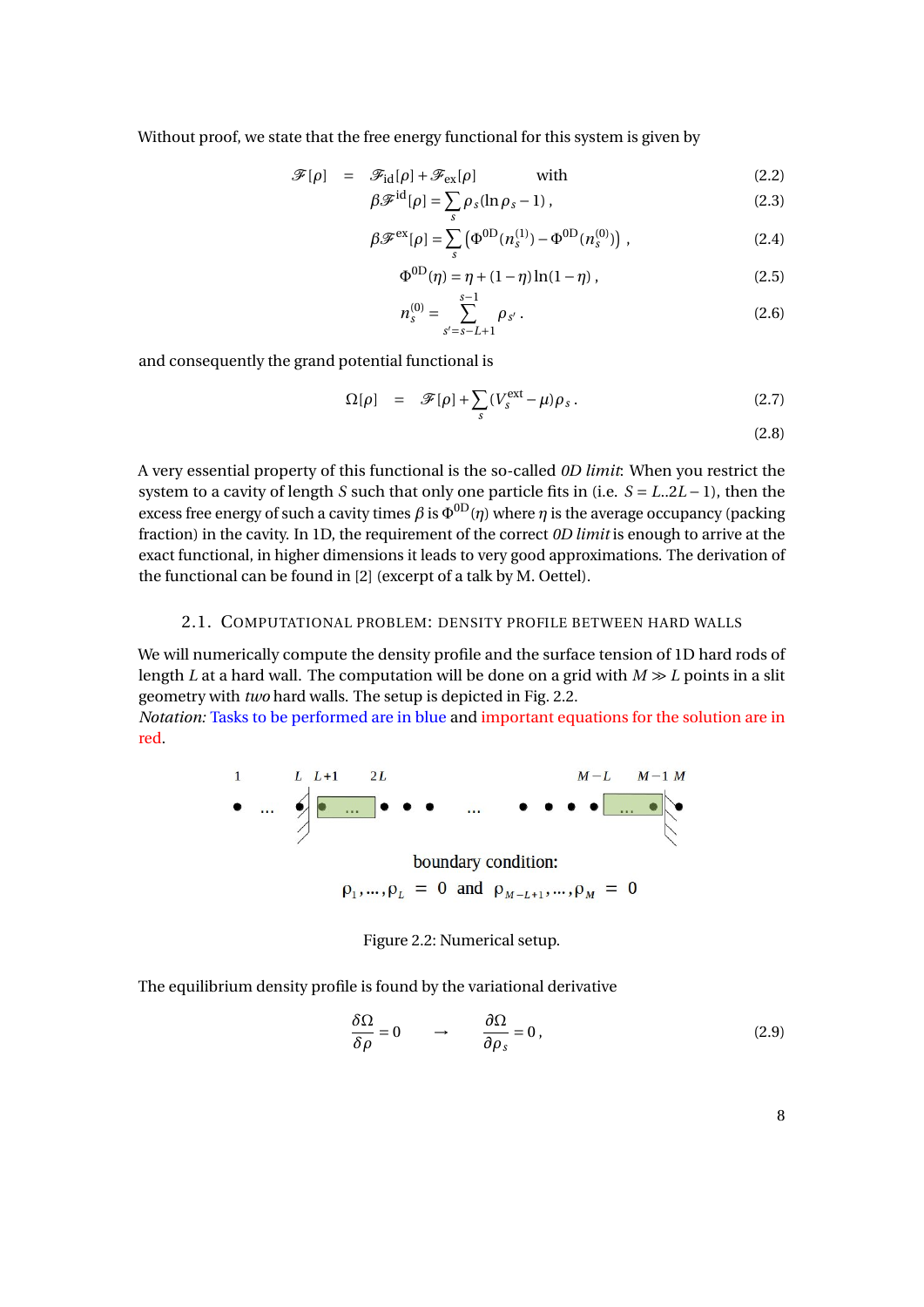which in the discrete lattice model amounts to the partial derivative with respect to all density points. Performing this derivative (**check!**), we find

$$
\ln \rho_s + \beta \mu_s^{\text{ex}} + \beta V_s^{\text{ext}} - \beta \mu = 0 \quad \text{or} \quad (2.10)
$$

$$
\rho_s = \exp(\beta[\mu - \mu_s^{\text{ex}}]) \exp(-\beta V_s^{\text{ext}}) \quad \text{with} \quad (2.11)
$$

$$
\mu_s^{\text{ex}} = \left(\frac{\delta \mathcal{F}_{\text{ex}}}{\delta \rho}\right)_s \,. \tag{2.12}
$$

$$
\exp(-\beta V_s^{\text{ext}}) = \begin{cases} 0 & \text{(rod inside wall)}\\ 1 & \text{(otherwise)} \end{cases}
$$
 (2.13)

The functional derivative of the excess free energy, evaluated at point *s*, is (**check!**)

$$
\beta \mu_s^{\text{ex}} = \sum_{s'=s}^{s+L-1} \Phi^{0\text{D}'}(n_{s'}^{(1)}) - \sum_{s'=s+1}^{s+L-1} \Phi^{0\text{D}'}(n_{s'}^{(0)}) \tag{2.14}
$$

$$
\Phi^{\rm 0D'}(\eta) = \frac{d\Phi^{\rm 0D}(\eta)}{d\eta} = -\ln(1-\eta) \,. \tag{2.15}
$$

Note that e.g. both summands in *βµ*ex *s* are nonzero in the interval [2,*M* −1] (*inside both walls*), however, the local excess chemical potential is zero there (**why?**). One sees that the minimizing equation ((2.11) together with (2.14)) corresponds to a strongly non–linear, coupled set of equations for the  $\rho_s$ . The bulk chemical potential  $\mu$  is an input parameter which implicitly determines the bulk density  $\rho_0$  in the middle of the (sufficiently large) slit. The corresponding bulk packing fraction is  $\eta_0 = L \rho_0$ .

The numerically easiest way to solve the minimizing equation to get the equilibrium profile  $\rho_{\text{eq}_S}$  is by Picard iteration with mixing. For that, define a suitable starting density profile  $\rho_{s,0}$ and iterate the equation according to

$$
\rho_{s,i}^{\text{new}} = \exp(\beta[\mu - \mu_s^{\text{ex}}[\rho_{s,i}]]) \exp(-\beta V_s^{\text{ext}}), \qquad (2.16)
$$

$$
\rho_{s,i+1} = (1-\alpha)\rho_{s,i} + \alpha \rho_{s,i}^{\text{new}}, \qquad (2.17)
$$

where  $\alpha$  < 1 is a parameter which ensures that the iteration does not lead to divergence. With increasing  $\eta_0$  it should be chosen smaller and smaller. Convergence is achieved if  $\rho_{s,i+1}$  and  $\rho_{s,i}$  do not differ anymore, as expressed, e.g., by the criterion

$$
\sum_{s} (\rho_{s,i}^{\text{new}} - \rho_{s,i})^2 < \epsilon \,, \tag{2.18}
$$

where  $\epsilon$  is a small parameter. More information on these type of Picard iterations can be found in the review by Roland Roth [1].

Having obtained *ρ*eq, the surface tension between the lattice fluid and the hard wall can be determined in the following way. In 1D, the surface tension is actually a "point" tension. Thermodynamically, this is the excess grand potential,

$$
\gamma = \Omega[\rho_{\text{eq}}] - \Omega(\rho_0), \tag{2.19}
$$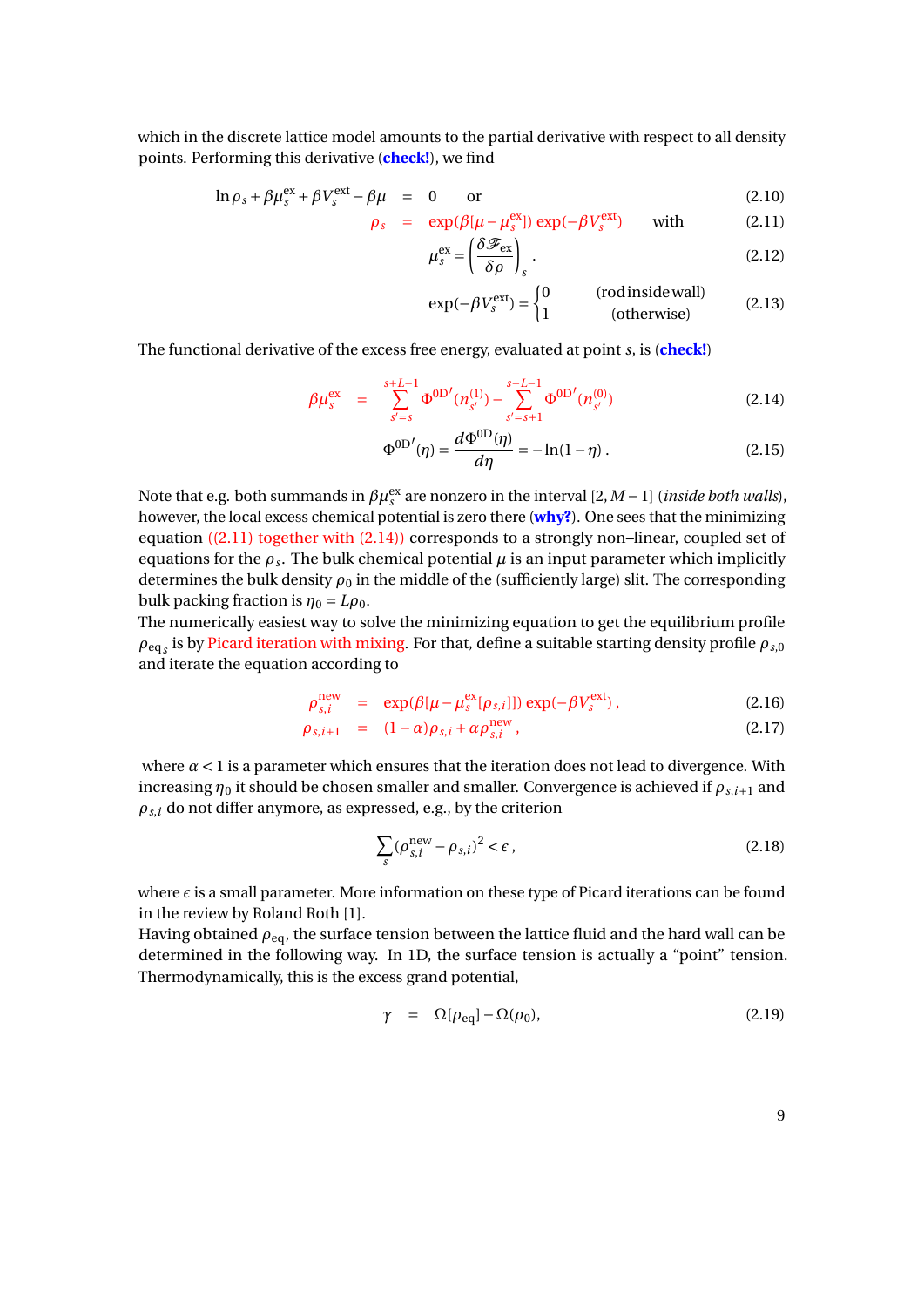which is the difference between the grand potential (2.7) of the equilibrium profile near *one* wall and the bulk grand potential. The bulk grand potential is simply

$$
\Omega(\rho_0) = -p(\rho_0)V = -p(\rho_0) \sum_{\text{Swall}}^{\infty} 1,\tag{2.20}
$$

so the value of *γ* depends on where one defines the location of the wall, i.e. from which point *s*wall onwards the fluid domain starts. In our slit geometry we have *two* hard walls, so we find

$$
2\gamma = \Omega[\rho_{\text{eq}}] - \Omega(\rho_0) = \Omega[\rho_{\text{eq}}] + p(\rho_0) \sum_{\text{Swall, 1}}^{\text{Swall, 2}} 1 = \Omega[\rho_{\text{eq}}] + p(\rho_0)(s_{\text{wall, 2}} - s_{\text{wall, 1}} + 1), \quad (2.21)
$$

For our problem, it makes sense to assign the fluid domain to those points where the density is nonzero, i.e.  $s_{wall,1} = L + 1$  and  $s_{wall,2} = M - L$ .

In 1D, one can determine the surface tension also analytically, with the following argument. Consider a bulk fluid with density  $\rho_0$  and occupying the volume *V*. The excess chemical potential  $\mu^{\rm ex}(\rho_0)$  in the fluid is actually the excess grand potential of an inserted rod at a fixed location, i.e the difference between the grand potential of the fluid with the fixed rod and the bulk grand potential  $-p(\rho_0)V$  *(Widom's insertion trick)*. The equilibrium density profile of the fluid with the fixed rod corresponds to a hard wall profile "left" and "right" from the fixed rod. Thus this excess grand potential is just twice the hard wall surface tension, minus the bulk grand potential for those points around the fixed rod where the density is zero:

$$
\mu^{\text{ex}}(\rho_0) = 2\gamma + (2L - 1)p(\rho_0). \tag{2.22}
$$

#### 2.2. TASKS:

- Consider the hard rod system at the constant reference density  $\rho_0$  (in the middle of the slit). From the functional, calculate analytically  $p(\rho_0) = -\Omega/V$ ,  $\mu^{ex}(\rho_0) = \partial F_{ex}/\partial N$ and  $\gamma(\rho_0)$  (from Eq. (2.22)) in terms of the bulk weighted densities  $n^{(1)} = \rho_0 L$  and  $n^{(0)} =$  $\rho_0(L-1)$ .
- Check all blue items in the previous section.
- Write a code which solves the minimizing equation (2.11) for *L* = 3 and *L* = 10 and for bulk packing fractions  $\eta_0 = 0.1, 0.2, ..., 0.9$ , respectively.
- Plot the density profiles  $\rho_{\text{eq}_{\textit{S}}}$  at one wall in a suitable manner.
- Compute the surface tension numerically from the excess grand potential. Check that it agrees with the analytical result.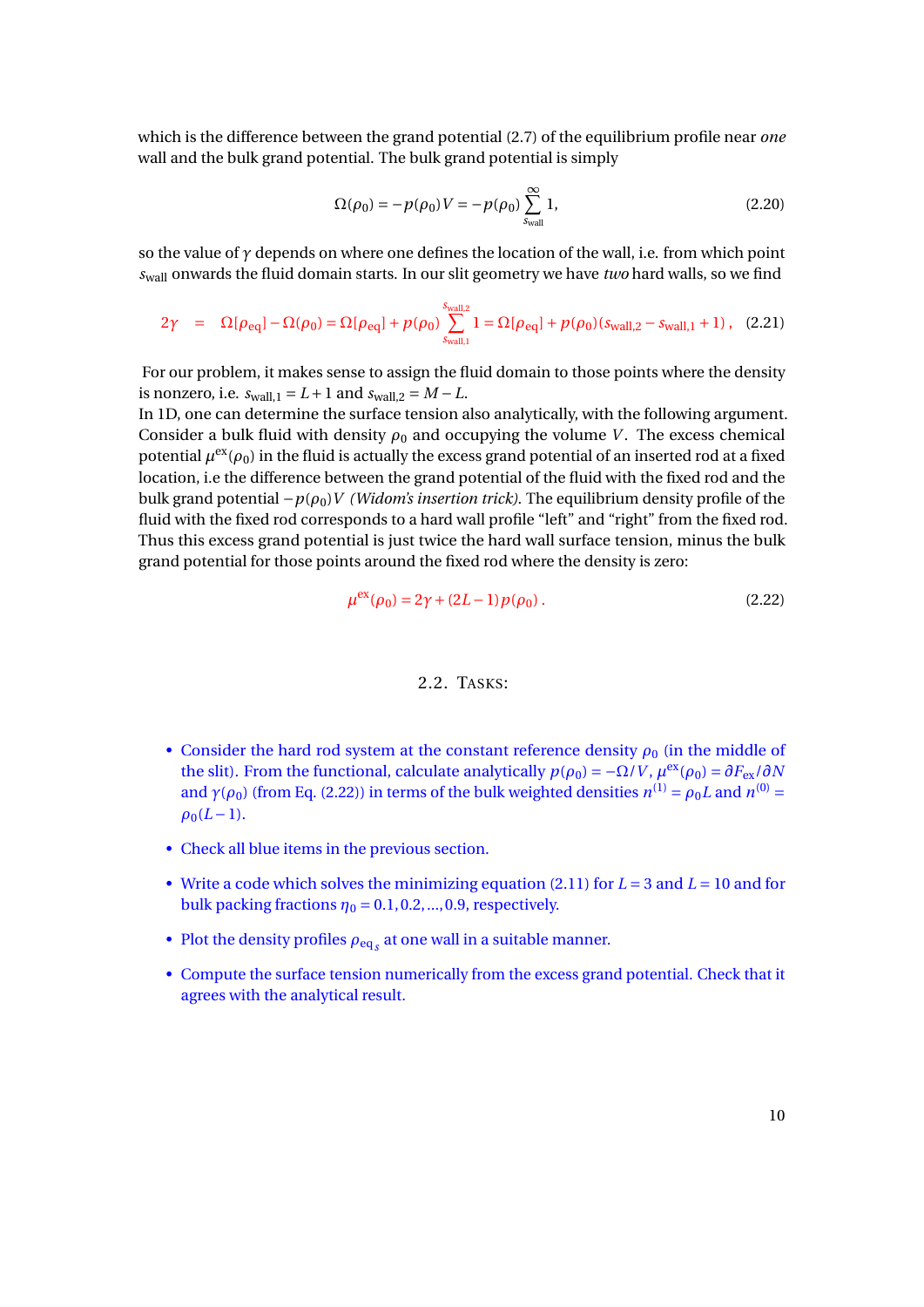• Compute the excess adsorption Γ through

$$
2\Gamma = \sum_{s_{\text{wall},1}}^{s_{\text{wall},2}} (\rho_{\text{eq}_s} - \rho_0) \,. \tag{2.23}
$$

Check that Gibbs' adsorption equation  $\Gamma = -d\gamma/d\mu$  is fulfilled. Incidentally, integrating the adsorption equation with respect to  $\mu$  is the most popular method to determine surface tensions in simulations.

• (∗) For the surface tension, you must have determined the grand potential of the equilibrium profile which can be written as a sum over lattice points of a grand potential density  $\omega_s$ ,  $\Omega[\rho_{eq}] = \sum_s \omega_s[\rho_{eq}]$ . Verify that  $\omega_s$  is actually *not symmetric under reflections around the slit midpoint*. How can you determine *γ* unambiguously, if you want to use only half of the profile, i.e. the density profile at one wall?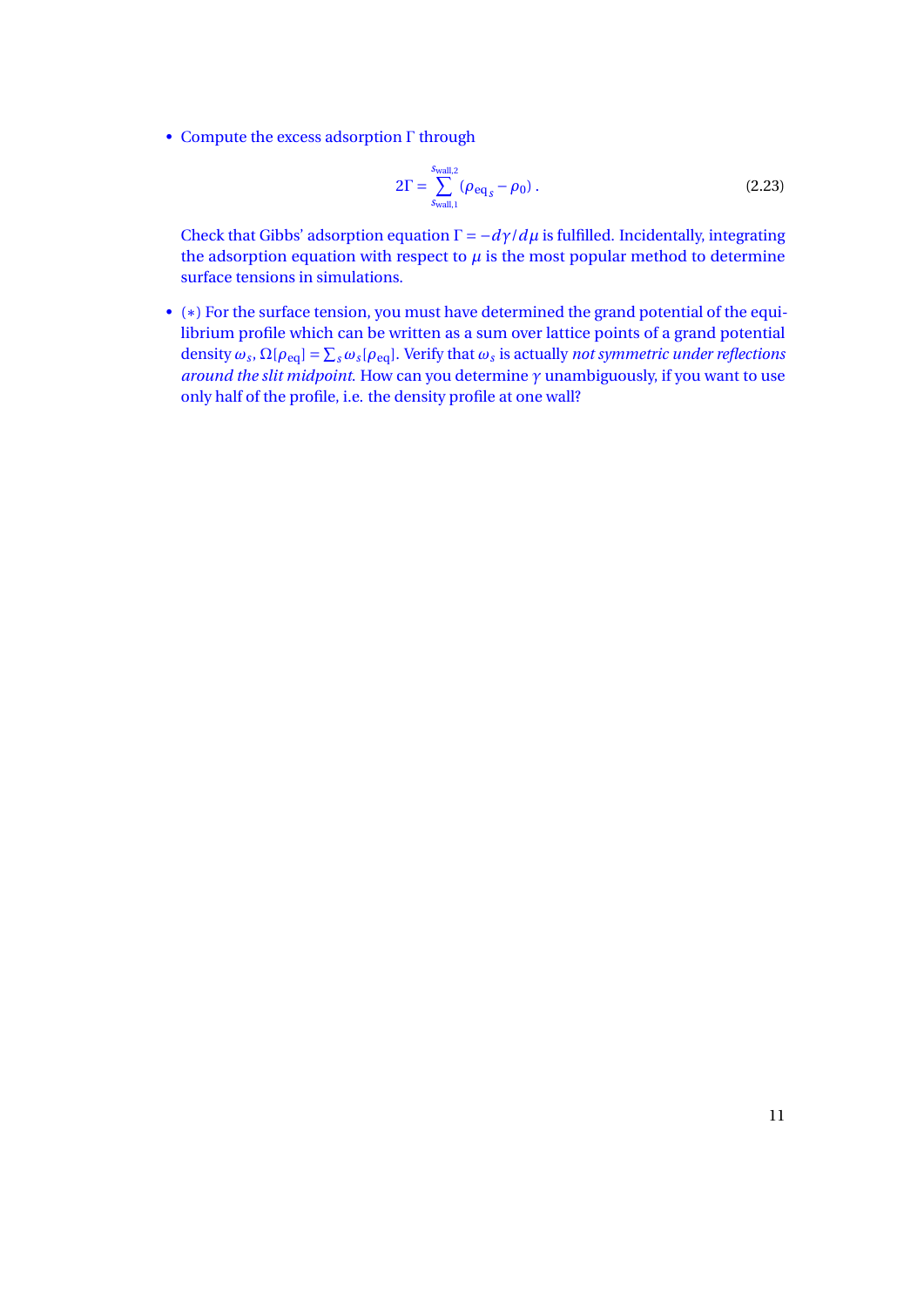### **REFERENCES**

- [1] Lecture notes *Introduction to Density Functional Theory of Classical Systems: Theory and Applications* by Prof. Roland Roth (U Tübingen). Provided as .pdf
- [2] Lattice density functional theory. Excerpt from a talk by M. Oettel. Provided as .pdf.

## A. PROOF OF THE LEMMA AND THE TWO THEOREMS OF DFT

Remember the equilibrium phase space probability of a microstate in the grand canonical ensemble:

$$
f_0(\Gamma) = \frac{1}{Z_{\text{gc}}} \exp(-\beta H_N + N\beta \mu) \,. \tag{A.1}
$$

Summation over *N* and integration over position–momentum of *N* particles is termed *classical trace*:

$$
\operatorname{Tr}_{\text{cl}}\left(\dots\right) := \sum_{N=0}^{\infty} \frac{1}{h^{3N} N!} \int \left(\dots\right) d\mathbf{r}_1 d\mathbf{p}_1 \dots d\mathbf{r}_N d\mathbf{p}_N \tag{A.2}
$$

With this new notation

$$
Z_{\rm gc} = \text{Tr}_{\rm cl} \exp(-\beta H_N + N\beta \mu), \qquad \text{Tr}_{\rm cl} f_0 = 1. \tag{A.3}
$$

We may regard a generalized (non–equilibrium) grand potential  $\Omega[f]$  as a functional of a general phase space probability *f*. From thermodynamics we expect that  $\Omega[f_0] = \Omega$  is a minimum, i.e.  $\Omega[f] \geq \Omega[f_0]$ .

• Lemma: Minimum property of  $\Omega[f]$ :

$$
\Omega[f] = \text{Tr}_{\text{cl}} f(\beta^{-1} \ln f + H_N - N\mu) = \text{Tr}_{\text{cl}} f(\beta^{-1} \ln f - \beta^{-1} \ln(Z_{\text{gc}} f_0))
$$
(A.4)

Check

$$
\Omega[f_0] = \text{Tr}_{\text{cl}} f_0 (\beta^{-1} \ln f_0 - \beta^{-1} \ln(Z_{\text{gc}} f_0)) = -\beta^{-1} \ln Z_{\text{gc}} = \Omega , \tag{A.5}
$$

as it should be. For the minimum property, consider

$$
\Omega[f] - \Omega[f_0] = \beta^{-1} \left[ \text{Tr}_{\text{cl}} f \ln f - \text{Tr}_{\text{cl}} f \ln f_0 \right]
$$
 (A.6)

$$
= \beta^{-1} \text{Tr}_{\text{cl}} f_0 \left[ \frac{f}{f_0} \ln \frac{f}{f_0} - \frac{f}{f_0} + 1 \right]
$$
 (A.7)

This holds since  $Tr_{cl} f_0 = Tr_{cl} f = 1$ . Since  $x \ln x \ge x - 1$  ( $x > 0$ ), we immediately find

$$
\Omega[f] - \Omega[f_0] \ge 0. \tag{A.8}
$$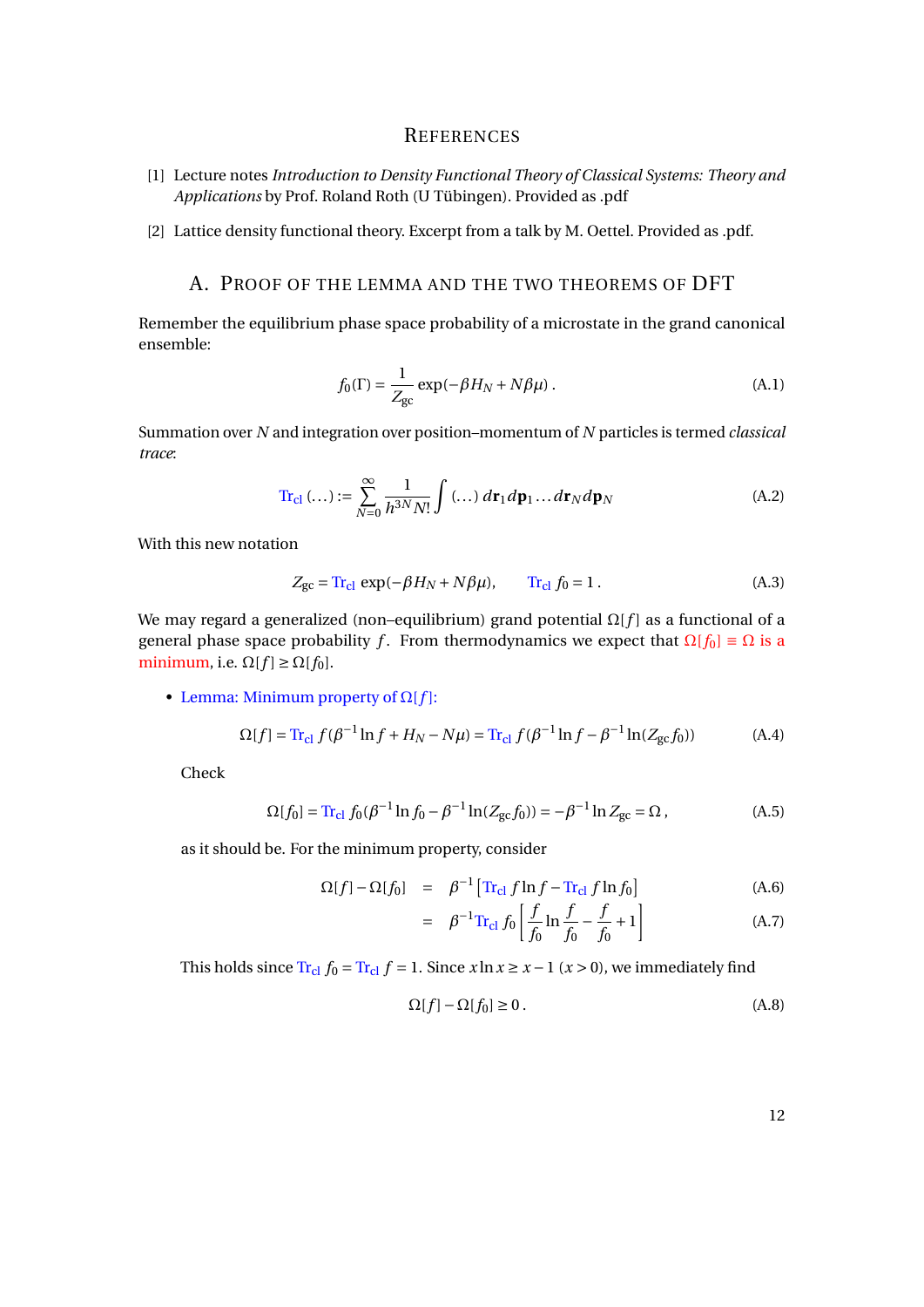#### • Theorem 1:

For some specific fluid,  $\mathcal{F}[\rho]$  is a unique functional of the equilibrium density profile. Note that the free energy does not depend explicitly on  $V^{\text{ext}}(\mathbf{r})$  but only through  $\rho(\mathbf{r})$ . To see that, remember  $V_N = \int d\mathbf{r} \hat{\rho} V^{\text{ext}}$  and  $H_N = K_N + U_N + V_N$  with  $K_N$ ,  $U_N$  – kinetic and potential energy. Then (with  $\psi(\mathbf{r}) = \mu - V^{\text{ext}}(\mathbf{r})$ ):

$$
\mathcal{F} = \Omega[\psi(\mathbf{r})] + \int d^3 \mathbf{r} \rho(\mathbf{r}) [\mu - V^{\text{ext}}(\mathbf{r})]
$$
(A.9)

$$
= \text{Tr}_{\text{cl}} \left[ f_0(\beta^{-1} \ln f_0 + \mathcal{H}_N - N\mu) + f_0(N\mu - V_N) \right] \tag{A.10}
$$

$$
= \operatorname{Tr}_{\text{cl}} f_0(\beta^{-1} \ln f_0 + K_N + U_N) \tag{A.11}
$$

Since

$$
f_0(\Gamma) = \frac{1}{Z_{\text{gc}}} \exp(-\beta (K_N + U_N + V_N) + N\beta \mu) , \qquad (A.12)
$$

we have  $f_0 \equiv f_0[V^{\rm ext}]$ , i.e. the equilibrium phase space probability is a functional of the external potential. Since

$$
\rho(\mathbf{r}) = \text{Tr}_{\text{cl}} \hat{\rho} f_0 , \qquad (A.13)
$$

we have  $\rho \equiv \rho[f_0[V^{\text{ext}}]]$ .

**If we can show a one–to–one correspondence**  $\rho(\mathbf{r}) \leftrightarrow V^{\text{ext}}(\mathbf{r})$ **, then also**  $f_0 \equiv f_0[\rho]$  **and thus also**  $\mathcal{F} \equiv \mathcal{F}[\rho]$ **.** 

We define the following Hamiltonians, equilibrium phase space densities and grand potentials

$$
H_1 = K_N + U_N + V_{N,1},
$$
  
\n
$$
f_{0,1} = f_0[V_1^{\text{ext}}],
$$
  
\n
$$
\Omega_1 = \Omega_{H_1}[f_{0,1}]
$$
  
\n
$$
H_2 = K_N + U_N + V_{N,2}
$$
  
\n
$$
f_{0,2} = f_0[V_2^{\text{ext}}]
$$
  
\n
$$
\Omega_2 = \Omega_{H_2}[f_{0,2}]
$$

**Assume now**  $\rho[V_1^{\text{ext}}] = \rho[V_2^{\text{ext}}]$ , i.e. that two different external potentials lead to the same density profile. The minimum property of  $\Omega$  entails

$$
\Omega_2 < \Omega_{H_2}[f_{0,1}] = \text{Tr}_{\text{cl}} f_{0,1}(H_2 - N\mu + \beta^{-1} \ln f_{0,1}) \tag{A.14}
$$

$$
= \Omega_1 + \text{Tr}_{\text{cl}} \left[ f_{0,1} (V_{N,2} - V_{N,1}) \right] \tag{A.15}
$$

$$
= \Omega_1 + \int d\mathbf{r} \,\rho(\mathbf{r}) [V_2^{\text{ext}}(\mathbf{r}) - V_1^{\text{ext}}(\mathbf{r})] \tag{A.16}
$$

We may exchange subscripts  $1 \rightarrow 2$ :

$$
\Omega_1 < \Omega_2 + \int d\mathbf{r} \, \rho(\mathbf{r}) \left[ V_1^{\text{ext}}(\mathbf{r}) - V_2^{\text{ext}}(\mathbf{r}) \right] \tag{A.17}
$$

and add the two inequalities:

$$
\Omega_2 + \Omega_1 < \Omega_1 + \Omega_2 \,,\tag{A.18}
$$

which contradicts the assumption  $\rho[V_1^{\text{ext}}] = \rho[V_2^{\text{ext}}]$ . Thus, different  $V^{\text{ext}}$  lead to different  $ρ$  and thus there is a one–to–one correspondence between  $V<sup>ext</sup>$  and  $ρ$ .